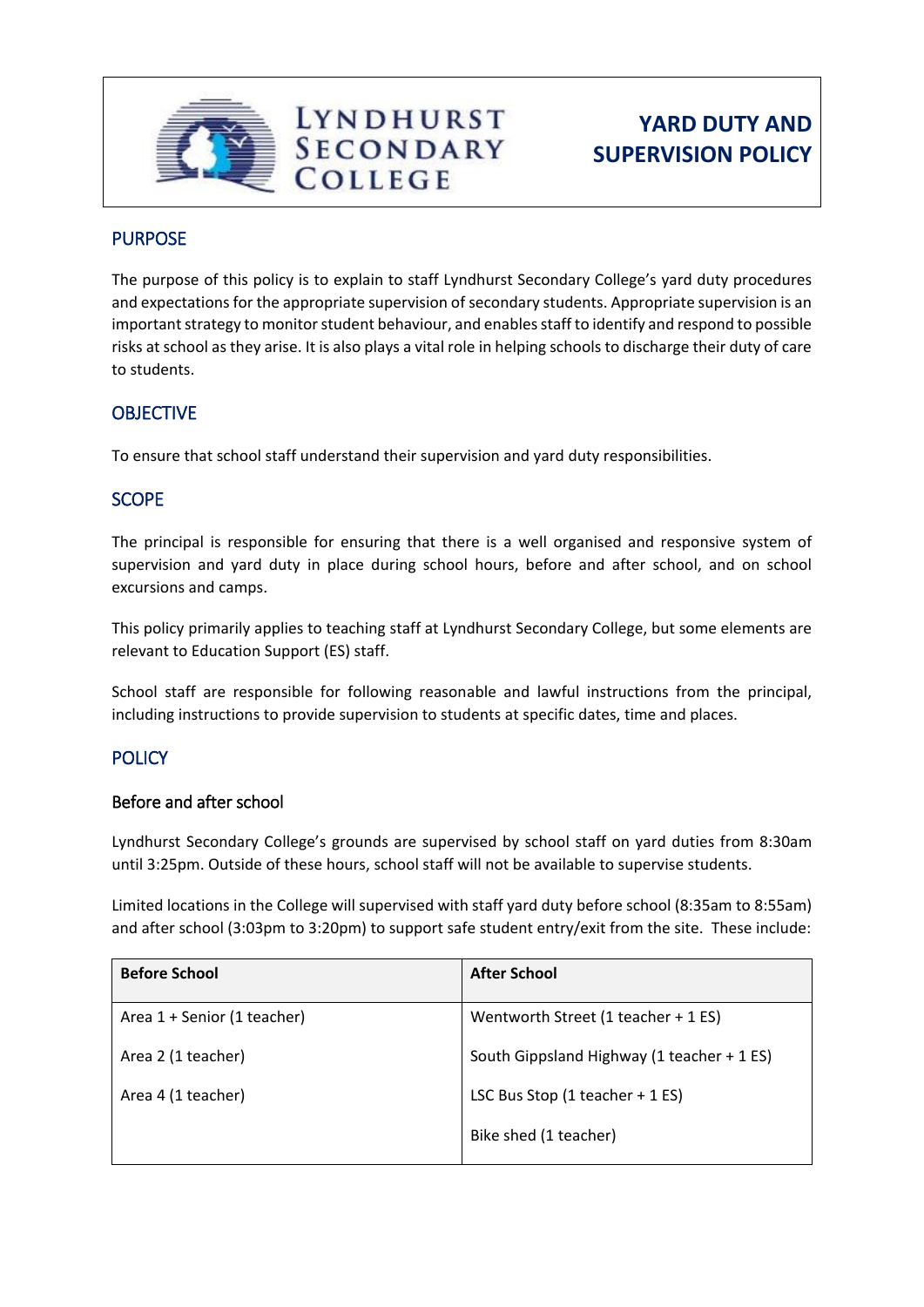Students who may wish to attend school outside of these hours are encouraged to:

- Have pre-arranged appointments with staff
- Attend homework club (certain school days only)
- Report to pre-arranged extra-curricular activities (e.g. sports training) with relevant staff

#### **Yard duty**

Teaching and ES staff at Lyndhurst Secondary College are expected to assist with yard duty supervision and will be included in the cyclical roster over 2 weeks.

Yard duty times are as follows:

| <b>Before School (20 minutes)</b> | 8.35am to 8.55am   |
|-----------------------------------|--------------------|
| Recess (20 minutes)               | 11.00am to 11.20am |
| Lunch (40 minutes)                | 1.20pm to 2.00pm   |
| After School (20 minutes)         | 3.00pm to 3.20pm   |

The Daily Organiser and Timetabler is responsible for preparing and communicating the yard duty roster on a regular basis. At Lyndhurst Secondary College, staff are designated a specific yard duty area to supervise that is published on their daily Compass schedule.

The designated yard duty areas for our school are:

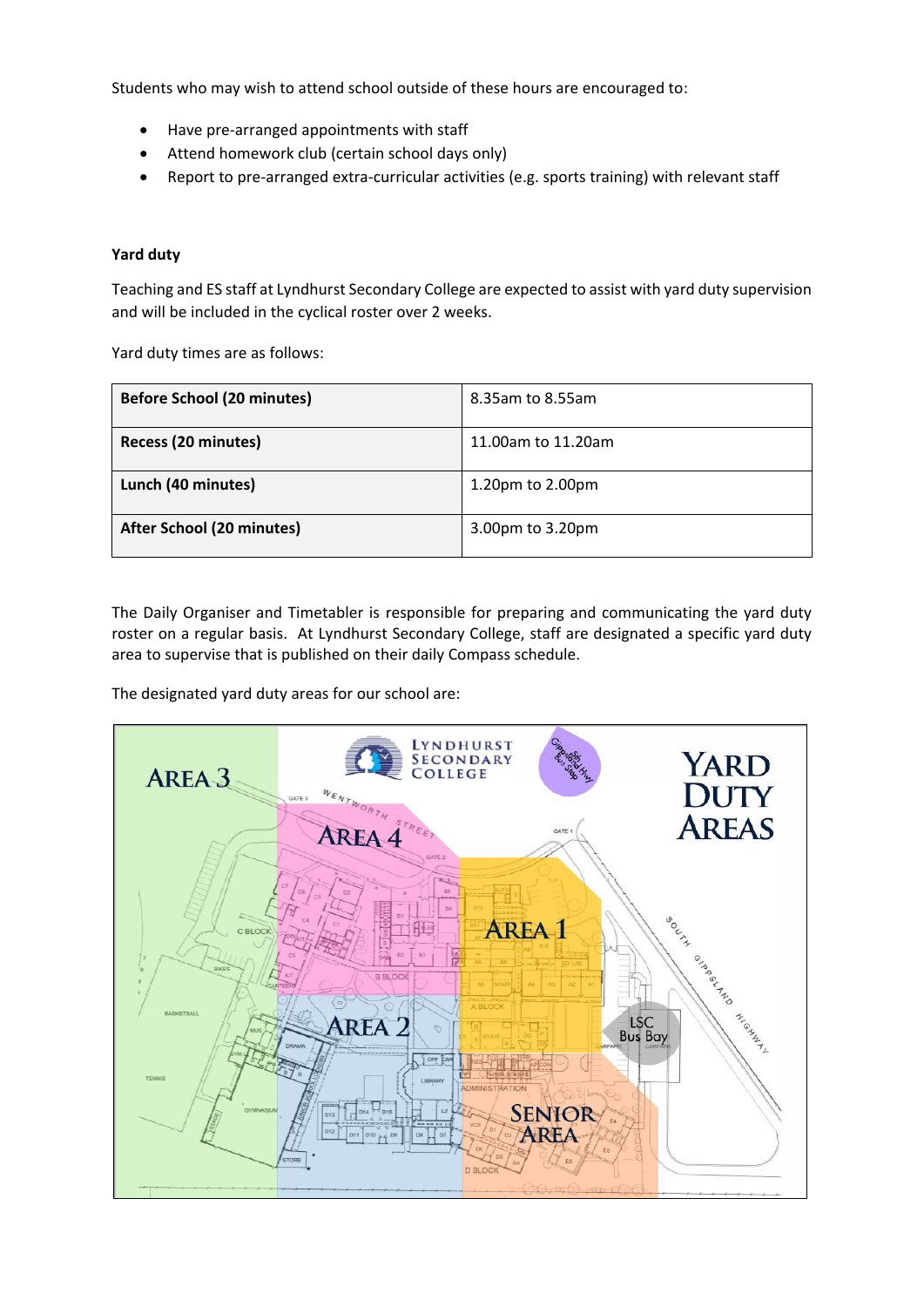To assist with visibility, school staff must wear a provided safety/hi-vis vest whilst on yard duty. Safety/hi-vis vests are available from the Business Manager at the commencement of each school year if a new/replacement vest is required.

Staff are asked to take their mobile phone with them whilst on yard duty in the event of an emergency.

During yard duty, supervising school staff must:

- methodically move around the designated zone;
- be alert and vigilant;
- intervene immediately if potentially dangerous or inappropriate behaviour is observed in the yard;
- enforce behavioural standards and implement appropriate consequences for breaches of safety rules, in accordance with any relevant disciplinary measures set out in the school's Student Engagement policy;
- ensure that students who require first aid assistance receive it as soon as practicable; and
- log any incidents or near misses as appropriate i.e. Compass entry, notification to member of Executive Team.

Staff who are rostered for yard duty must remain in the designated area until the conclusion of their time as stated in this policy.

If staff are unable to conduct yard duty at the designated time, they should contact the Daily Organiser with as much notice as possible prior to the relevant yard duty shift to ensure that alternative arrangements are made.

If staff need to leave yard duty during the allocated time, they should contact the main office but should not leave the designated area until the relieving teacher has arrived in the designated area.

Should students require assistance during recess or lunchtime, they are encouraged to speak to the supervising yard duty staff.

In the event of heavy weather (e.g. storms), alterations to yard duty supervision and locations will be announced prior to recess/lunch breaks and are to occur as follows:

- Student advised to seek shelter using undercover spaces
- Staff on yard duty to stay in areas under cover from weather

In the event of extreme weather, the Principal or delegate may determine to close the oval for safety. In this event, additional indoor spaces will be opened (e.g. Gym, E Block) for student shelter and staff on Area 3 will be redirected for duty. This will be announced at the start of recess/lunch if required via the school PA system.

#### Classroom

The classroom teacher is responsible for the supervision of all students in their care during class.

A student may be asked to leave the classroom as part of the whole school Five Rs Behaviour Code.

If a teacher needs to leave the classroom at any time during a lesson, they must first contact the Daily Organiser or staff member from the main office for assistance. The teacher must then wait until a replacement staff member has arrived at the classroom before leaving.